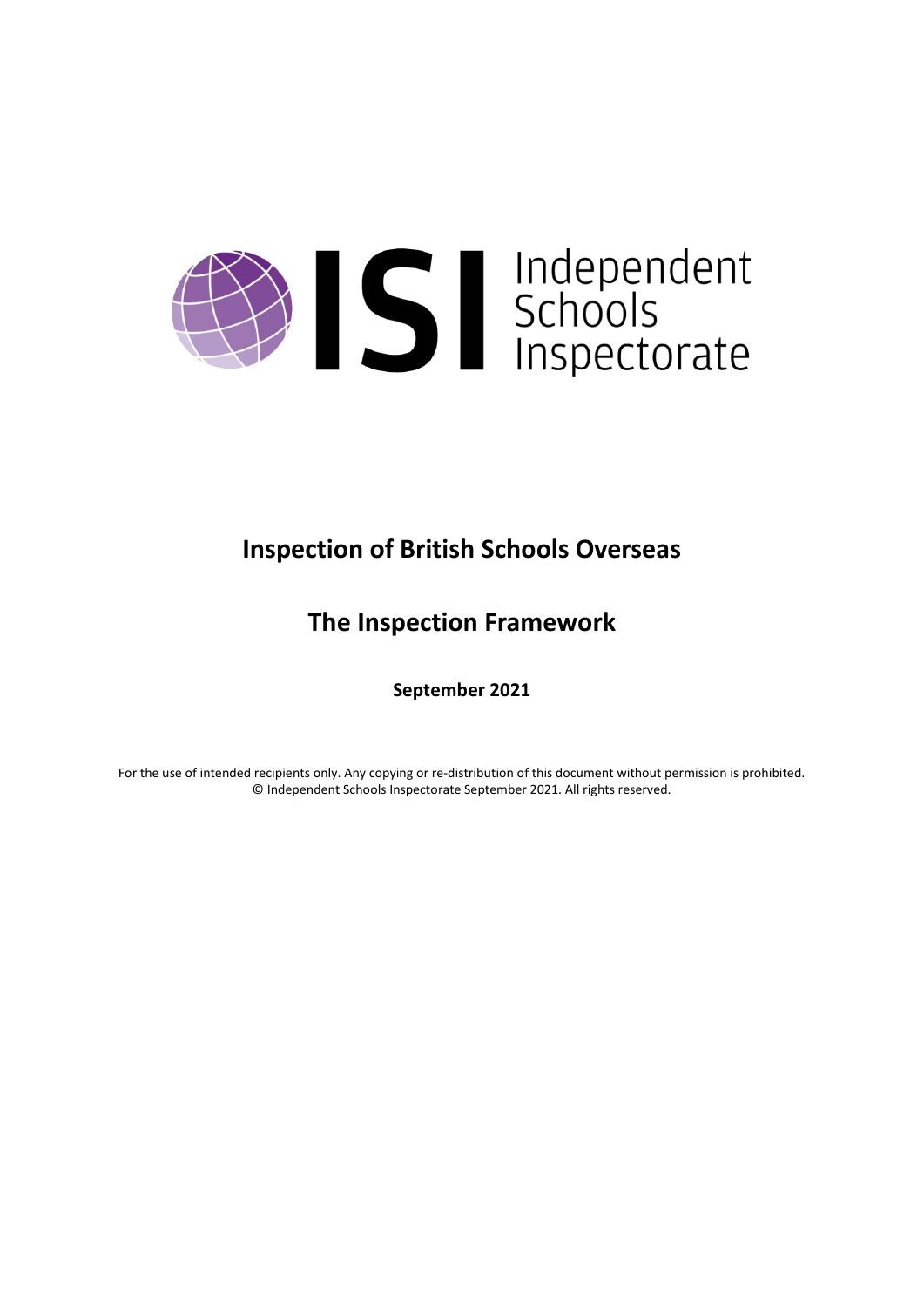## **CONTENTS**

| Section A – The Work of the Independent Schools Inspectorate         | 3  |
|----------------------------------------------------------------------|----|
| The Independent Schools Inspectorate                                 | 3  |
| <b>Inspection principles</b>                                         | 3  |
| Code of conduct for inspectors                                       | 4  |
| <b>Guidelines for schools</b>                                        | 4  |
| Principles to ensure the quality of inspections and reports          | 5  |
| Use of evidence                                                      | 5  |
| <b>Frequency of inspections</b>                                      | 5  |
| <b>Types of inspection</b>                                           | 6  |
| <b>Inspection teams</b>                                              | 6  |
| <b>Timetable for inspection</b>                                      | 6  |
|                                                                      |    |
| <b>Reporting on inspection findings</b>                              | 7  |
| <b>Additional guidance</b>                                           | 7  |
| Section B-Inspection of BSO Standards                                | 9  |
| Part 1 - Quality of education provided                               | 9  |
| Part 2 - Spiritual, moral, social and cultural development of pupils | 9  |
| Part 3 - Welfare, health and safety of pupils                        | 9  |
| Part 4 - Suitability of staff, supply staff and proprietors          | 9  |
| Part 5 - Premises of and accommodation at schools                    | 10 |
| Part 6 - Provision of information                                    | 10 |
| Part 7 - Manner in which complaints are handled                      | 10 |
| Part 8 - Quality of leadership in and management of schools          | 10 |
| Part 9 - Minimum standards for boarding                              | 10 |
| Section C – Inspection of Educational Quality Overseas               | 12 |
| <b>Quality of learning and achievement</b>                           | 12 |
| <b>Quality of personal development</b>                               | 12 |
| <b>Contributory factors</b>                                          | 13 |
| Section D - The Inspection Report                                    | 14 |
| <b>School's details</b>                                              | 14 |
| 1 - Background information                                           | 14 |
| 2 - Inspection of standards for British schools overseas             | 14 |
| 3 - Inspection of educational quality                                | 14 |
| 4 - Inspection evidence                                              | 14 |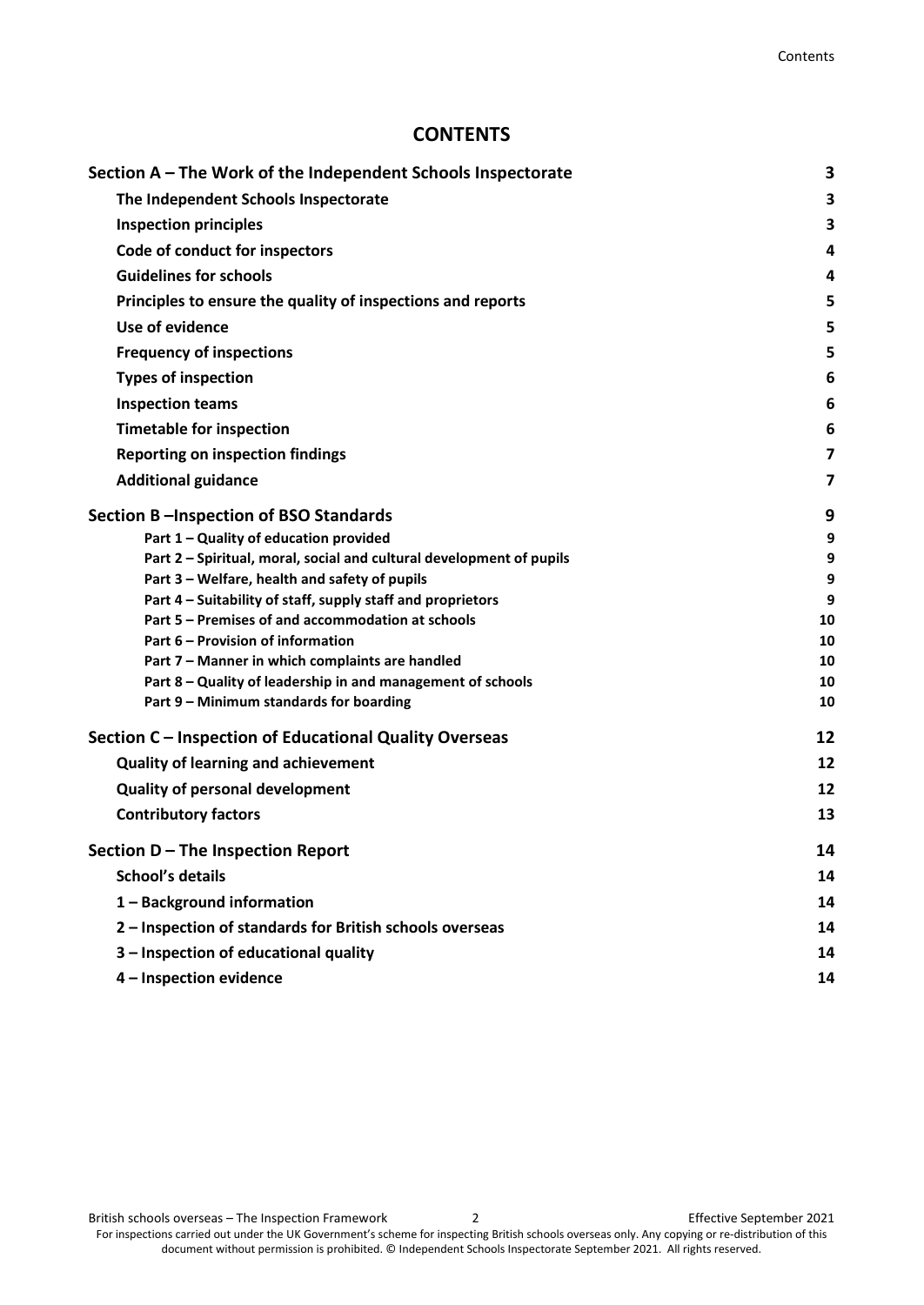## <span id="page-2-0"></span>**Section A – The Work of the Independent Schools Inspectorate**

#### <span id="page-2-1"></span>**The Independent Schools Inspectorate**

The Independent Schools Inspectorate (ISI) is accredited by the British government for the inspection of British schools overseas (BSO). Inspections result in BSO accreditation reports which are published on the Department for Education (DfE) and the ISI websites and are made available to parents by the school. If a school is deemed by ISI to meet all of the standards for British schools overseas [\(British schools overseas:](https://www.gov.uk/government/publications/british-schools-overseas-standards-for-schools)  [standards for schools](https://www.gov.uk/government/publications/british-schools-overseas-standards-for-schools) [BSO standards]), the DfE accepts ISI's recommendation, enters it on the national school reference system for England, *Get information about schools* (*GIAS*), formerly known as *Edubase*, alongside independent schools in England and, thereby, provides it with BSO accreditation.

Where a school is found to be compliant against all the BSO standards except those which bring it into conflict with the laws of the host country, the report will state: 'The school meets all the BSO standards except those which it is precluded from meeting because of the host country's legislation.' In such cases, the school will gain BSO accreditation and will be listed by the DfE on GIAS.

ISI inspections of British schools overseas are designed to:

- help schools to improve the quality and effectiveness of pupils' education and the care for their welfare;
- provide objective and reliable inspection reports, which help schoolsto recognise and build on their strengths, and to address any areas for development;
- report to the DfE the extent to which schools comply with the [British schools overseas: standards](https://www.gov.uk/government/publications/british-schools-overseas-standards-for-schools)  [for schools](https://www.gov.uk/government/publications/british-schools-overseas-standards-for-schools) (September 2017);
- inform parents and the wider public of the quality of British schools overseas by placing reports in the public domain.

ISI inspection is for the benefit of the pupils in the schools. In addition, the intention is to enable parents of pupils in BSOs to evaluate the school against the standards that apply to independent schools in England. An essential element of the inspection is considering the extent to which the British character of the school is evident in its ethos, curriculum, teaching, safeguarding, care for pupils and in pupils' achievement. By achieving BSO accreditation, participating schools will be able to demonstrate that they provide a British education that has similar characteristics to an education in an independent school in England. ISI inspections for BSOs follow a similar framework and guidance to those used for independent school inspection in England. In September 2017, the DfE implemented new standards for BSOs; these are based closely on the *Education (Independent School Standards) Regulations 2014.*

#### <span id="page-2-2"></span>**Inspection principles**

ISI inspections:

- report on the extent to which the BSO standards are met and the quality of education in terms of outcomes for pupils;
- report on the fulfilment of aims and the distinctiveness of each school;
- report whether there is evidence that local requirements are met and comment on any contrary indicators apparent during the inspection;
- support school development and improvement;
- take account of any self-evaluation by those inspected;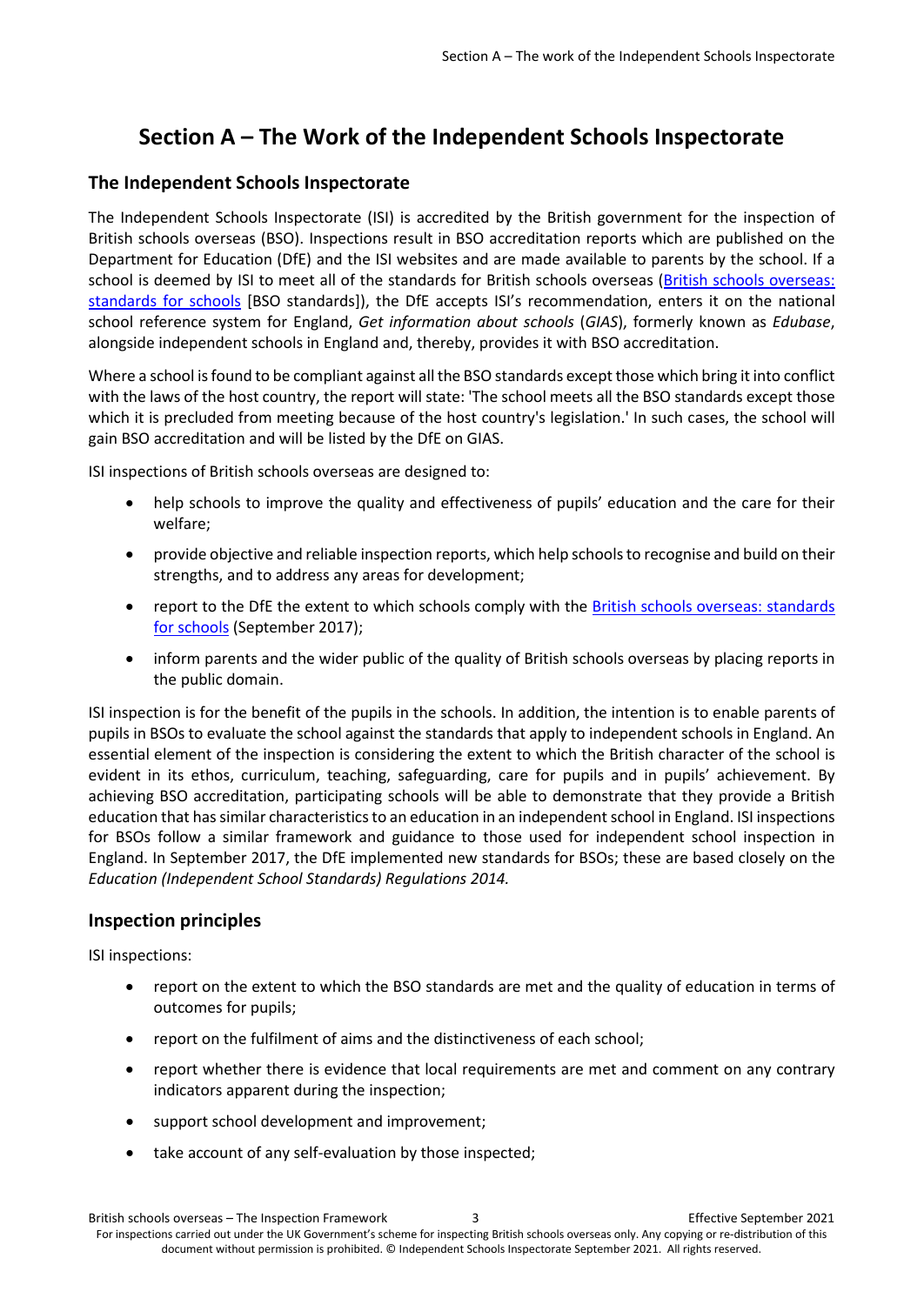- include clear and helpful oral feedback to schools;
- incorporate the principle of 'peer review';
- are carried out impartially by those with sufficient expertise, relevant professional training and current first-hand experience of teaching or inspecting in the UK.

Quality assurance measures are employed at each stage of the inspection process to ensure that these principles are met and to identify areas for further improvement. These measures include the monitoring of inspection reports during the editing process; evaluation of overseas reporting inspectors' (ORIs) and overseas team inspectors' (OTIs) performance on each inspection; evaluation of the inspection process by each school inspected; scrutiny of evidence bases; and on-site monitoring of inspections.

#### <span id="page-3-0"></span>**Code of conduct for inspectors**

Inspectors are required to adhere to the *Code of Conduct* set out below. They should uphold the highest professional standards in relation to all who are involved before, during and after the inspection. Inspectors should:

- act in the best interests of the pupils at the school;
- carry out their work with professionalism, integrity and courtesy;
- evaluate the work of the school objectively and impartially;
- report fairly and without favour;
- base all evaluations on clear and secure evidence;
- communicate sensitively, clearly and objectively at all times;
- respect the confidentiality of information received and judgements made before, during and after the inspection;
- declare all actual and perceived conflicts of interest;
- at all times adhere to the requirements outlined in the *Inspection Framework*, associated guidance and ISI directions, including this *Code of Conduct*;
- prioritise the safeguarding of children and the promotion of their welfare;
- use their inspector designation only in relation to work conducted for ISI.

#### <span id="page-3-1"></span>**Guidelines for schools**

Those involved in inspection should:

- treat inspectors with professionalism, integrity and courtesy, and take all reasonable steps to facilitate their work in school;
- provide open and objective information on the school, and communicate clearly in response to questions;
- co-operate with inspectors in the best interests of the pupils at the school, raising any concerns promptly in a constructive manner;
- respect the confidentiality of information about the inspection and inspectors;
- seek to understand the *Inspection Framework* and to assist inspectors in fulfilling its requirements;
- respect the inspectors' need to make direct observations, and to talk with staff and pupils;
- make available, as required, supporting data and documentation.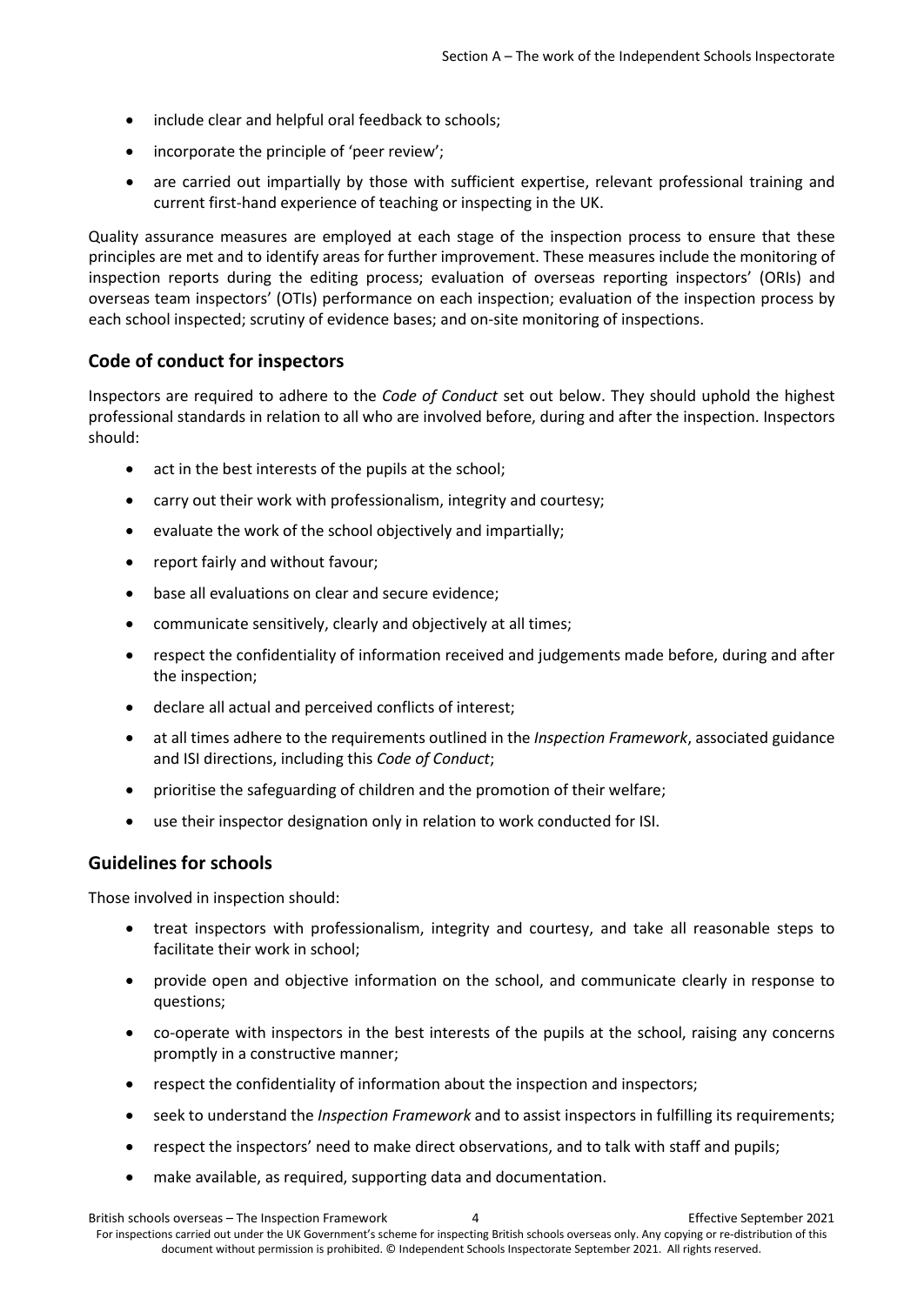#### <span id="page-4-0"></span>**Principles to ensure the quality of inspections and reports**

Inspection teams must ensure that their judgements are:

- *first-hand*, in that they are based primarily on direct observation;
- *valid*, in that they are supported by the evidence gathered by the inspectors;
- *comprehensive*, in that they cover all the aspects of the school set out in the *ISI Overseas Inspection Schedule*;
- *corporate*, in that conclusions about the school as a whole reflect the collective view of the inspection team;
- *even-handed*, in that they accurately express the correct evaluation of strengths and areas for improvement;
- *consistent*, in that the evaluations from inspection evidence do not contradict one another;
- *reliable*, in that they are based on consistent application of the *Inspection Framework* and the *ISI Overseas Inspection Schedule*;
- *objective,* in that the school's compliance with the BSO standards and the fulfilment of its aims, as reflected in outcomes for pupils, are fully and fairly judged.

#### <span id="page-4-1"></span>**Use of evidence**

In order that a team's judgements may meet the quality criteria, they are based as far as possible on firsthand evidence, which includes that gathered from the following activities:

- observation of lessons and scrutiny of pupils' written and other work;
- consultation with pupils;
- discussion with the chair of governors, the proprietor or governors' representative(s);
- in relation to educational quality, discussion with relevant individuals who have responsibility for planning, implementing and evaluating the school's provision;
- the analysis of evidence, including responses to questionnaires, provided by parents and pupils and (where appropriate) staff;
- the analysis of documentary evidence, including performance indicators and self-evaluation;
- the consideration of any significant changes or overt progress over the last three years;
- evidence gathered as inspectors move about the school, which may include from discussion with staff, pupils and others.

#### <span id="page-4-2"></span>**Frequency of inspections**

BSO accreditation is voluntary and schools may apply to gain accreditation at any point. To maintain their accreditation, schools must be re-inspected every three years. A school which does not have BSO accreditation will no longer be listed as a BSO on *Get information about schools*.

Schools that do not meet the BSO standards may choose to be re-inspected. Re-inspection will take the form of a progress monitoring visit, which generally lasts for one day, depending on the nature of the noncompliance, and which will normally take place within three months of the original inspection. On this visit, the ORI will evaluate the progress the school has made in dealing with the action points resulting from the inspection and will then update the original inspection report to reflect the outcome of the progress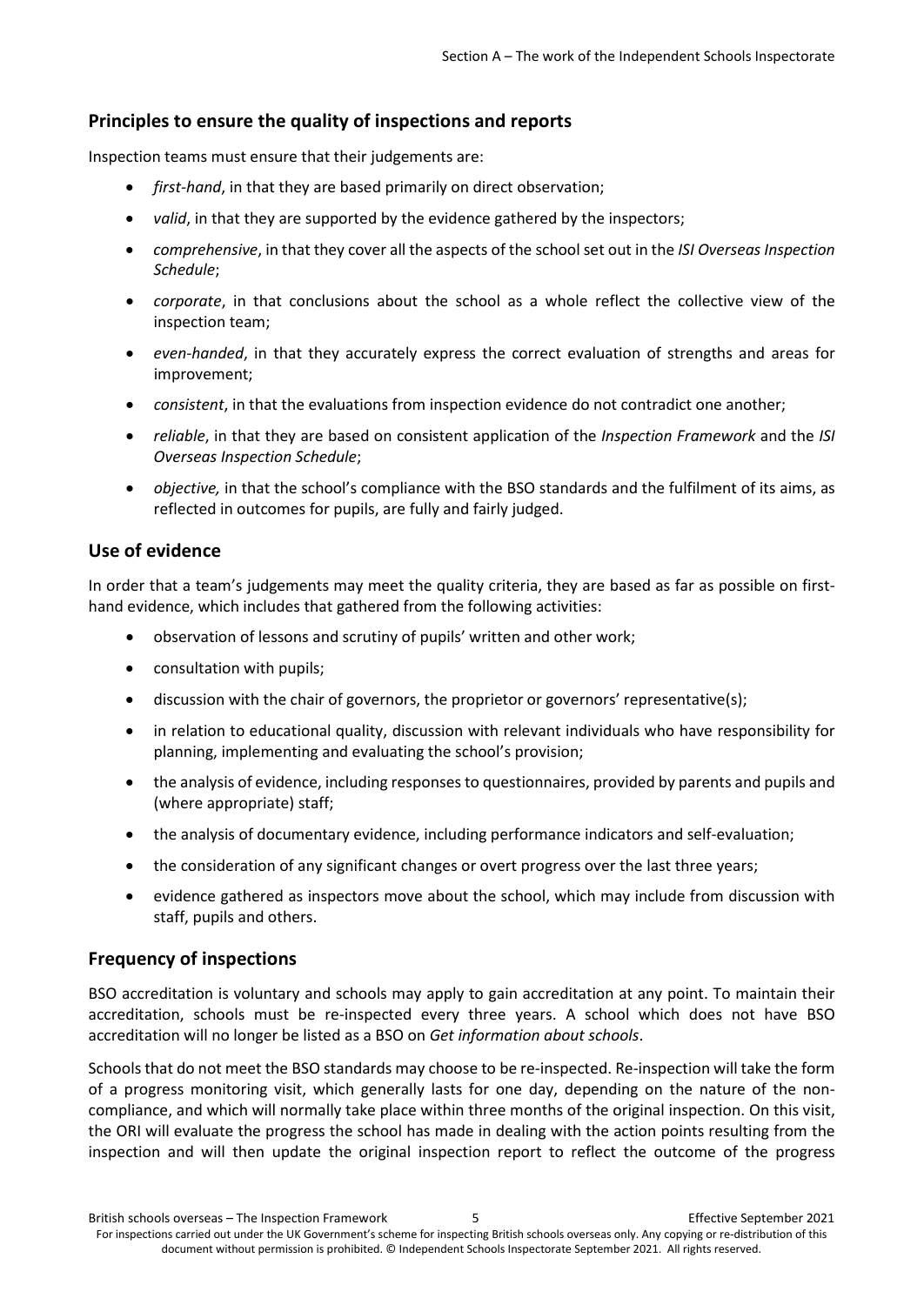monitoring visit. If gained, BSO accreditation will run for three years from the date of the original inspection, not from the date of the progress monitoring visit.

## <span id="page-5-0"></span>**Types of inspection**

ISI's inspection consists of two components.

The first of these is an inspection against the *British schools overseas: standards for schools* which are determined by the Department for Education in England. These standards are similar to those that apply to independent schools in England. The inspection team judges solely whether a school meets or does not meet each of the standards in material respects.

Running concurrently with the inspection of compliance is an inspection of educational quality, which makes qualitative judgements on the two main outcomes for pupils:

- the quality of their learning and achievement:
- the quality of their personal development;

In addition, inspectors will evaluate the impact of a range of contributory factors on outcomes for pupils: leadership and management, the curriculum, teaching, pastoral care and, where applicable, boarding.

Inspections last for four days.

<span id="page-5-1"></span>By agreement with ISI, a school may opt for a stand-alone compliance inspection lasting for two days.

#### **Inspection teams**

Inspection teams are constructed to provide appropriate coverage of the *Inspection Schedule*. They have regard to the school's educational character and priorities, including boarding. Inspections are led by a professional ORI, supported by a number of OTIs, according to the size, organisation and location of the school. Depending on the size of the primary and secondary sections, the ORI may be supported by an assistant reporting inspector. Similar support may be necessary in schools with split sites and in some more complex schools.

All ORIs are also reporting inspectors in England. All OTIs are required to have experience of working or inspecting in schools in England or in BSO-accredited schools within the last three years. OTIs are allocated according to the size of the school. All-age schools have teams with appropriate experience for their primary (preparatory/junior) and secondary (senior) sections.

For inspection of the BSO standards only, the ORI is usually accompanied by one OTI. Additional OTIs may be required for schools which have boarding, which have both primary (preparatory/junior) and secondary (senior) sections, or which are on split sites.

#### <span id="page-5-2"></span>**Timetable for inspection**

Because the BSO scheme is voluntary, schools choose when they wish to be inspected and make their request for inspection to ISI, wherever possible, at least three months in advance of the chosen date. ISI will appoint an ORI to lead the inspection and allocate team members according to the type of inspection and size of the school. ISI provides details of the inspection team to the school as soon as possible to ensure that there are no conflicts of interest. Once the composition of the team is complete, the ORI contacts the school to make preliminary arrangements and to agree how and when required documentation should be transferred to the ORI. The ORI then begins the analysis of the school's pre-inspection documentation. The inspection will also take into account any further documentation supplied by the school during the inspection as well as questionnaire responses from parents and pupils.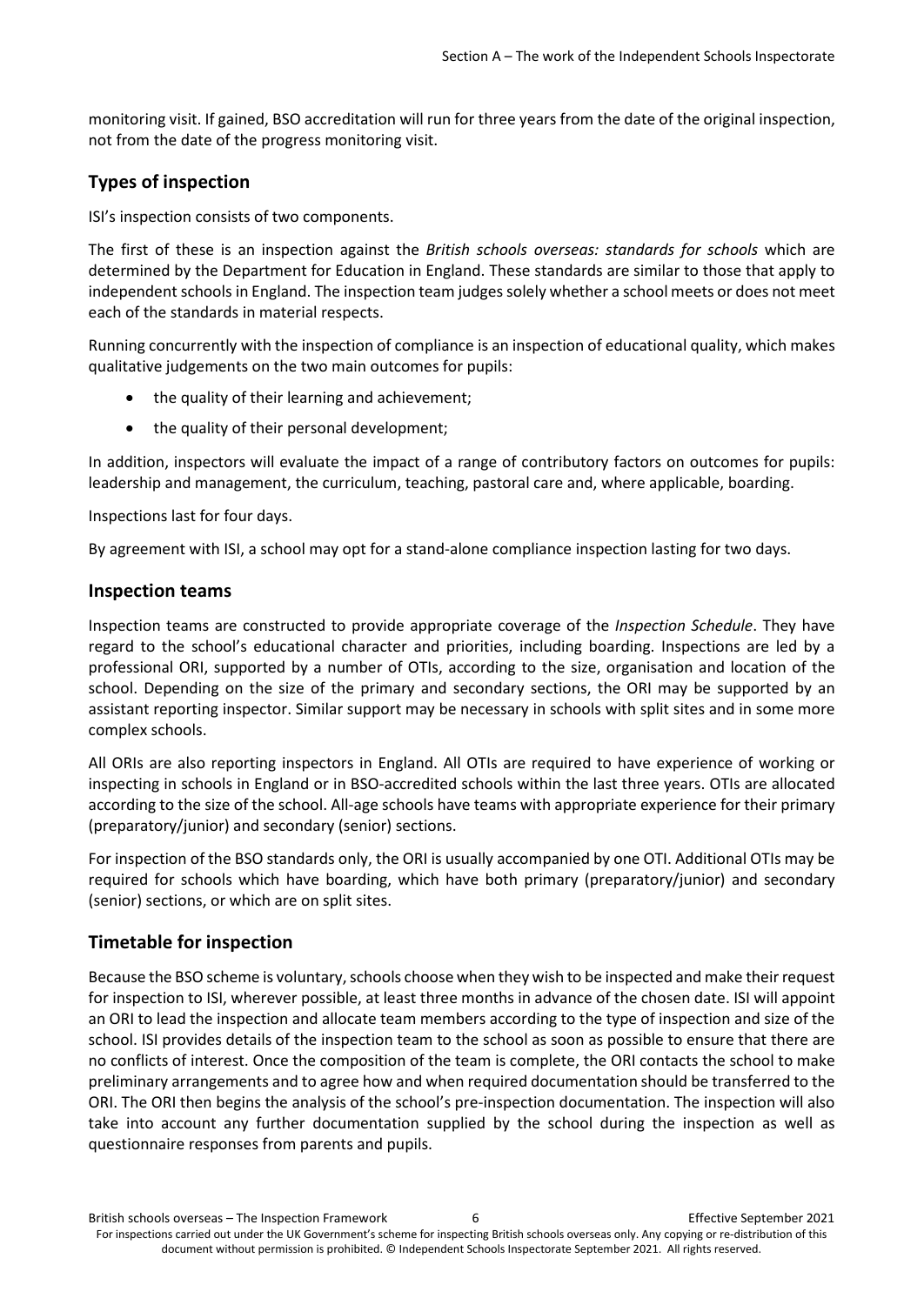Schools may choose to have a pre-inspection visit from the ORI, usually lasting two days. This takes place at a time to be agreed with the school but usually around six weeks before the inspection. The focus of the preinspection visit is on building constructive relationships with the school, collecting relevant information and documentation from the school, making detailed arrangements for the inspection, and agreeing transportation, accommodation and, where necessary, visa arrangementsfor the team visit. On this visit, the ORI makes a preliminary review of compliance with the BSO standards and advises the school orally of any areas where the evidence may require clarification or development. The school is then able to prepare complete evidence in readiness for the team inspection, with the benefit of the advice received. The report reflects the position at the end of the inspection.

Schools may opt not to have a pre-inspection visit. If this is the case, the ORI will arrange a time well in advance of the inspection for an internet-based discussion with the headteacher and senior leaders. This will focus on inspection processes and requirements, and the ORI will seek to support the school in understanding how to make the best use of the inspection process. The conversation will also focus on travel arrangements including flights as well as, where necessary, discussions about visa requirements. The ORI will arrive at the school a day before the main inspection team arrives in order to complete planning for the inspection with the school's senior leaders. Team members arrive at the team hotel on the day before the inspection starts.

#### <span id="page-6-0"></span>**Reporting on inspection findings**

**Oral feedback**: The corporately agreed findings are reported to the school orally on the afternoon of the last day of the inspection. A clear distinction is made between compliance with the BSO standards and any failure to meet them. Consequent action points are specified and explained as necessary. Recommendations for development, which arise from the findings of an educational quality inspection, are identified and explained as necessary.

**Written report**: The ORI has the responsibility for drafting the written report on the basis of the team's agreed findings. The wording and grades are provisional until quality-assurance procedures are completed, and so inspection findings should only be shared once the school receives its copy of the final inspection report.

Around three weeks after the end of the inspection, the school has the opportunity to point out any factual or other errors in the draft report. Copies of the published report are sent to the school within five weeks of the end of the inspection. BSO accreditation reports are published on the ISI website two weeks after being issued to a school.

On receiving the final BSO report, the school must publish a copy on its website and provide a copy to each parent and legal guardian within two weeks of receipt.

#### <span id="page-6-1"></span>**Additional guidance**

In addition to this *Inspection Framework,* additional information is provided for schools and inspectors to help them prepare for the inspection.

*Guidance for the inspection of British schools overseas:* provides guidance to inspectors on the conduct of overseas inspections, but also provides schools with further details with regard to the conduct of overseas inspections.

*Commentary on the BSO standards*: although written to guide inspectors in evaluating whether or not schools meet the DfE's BSO standards, the document also provides useful guidance to schools.

*Grade descriptors:* criteria which provide a 'best fit' guide to help inspectors in their evaluation, taking account of pupils' ages and capabilities or starting points.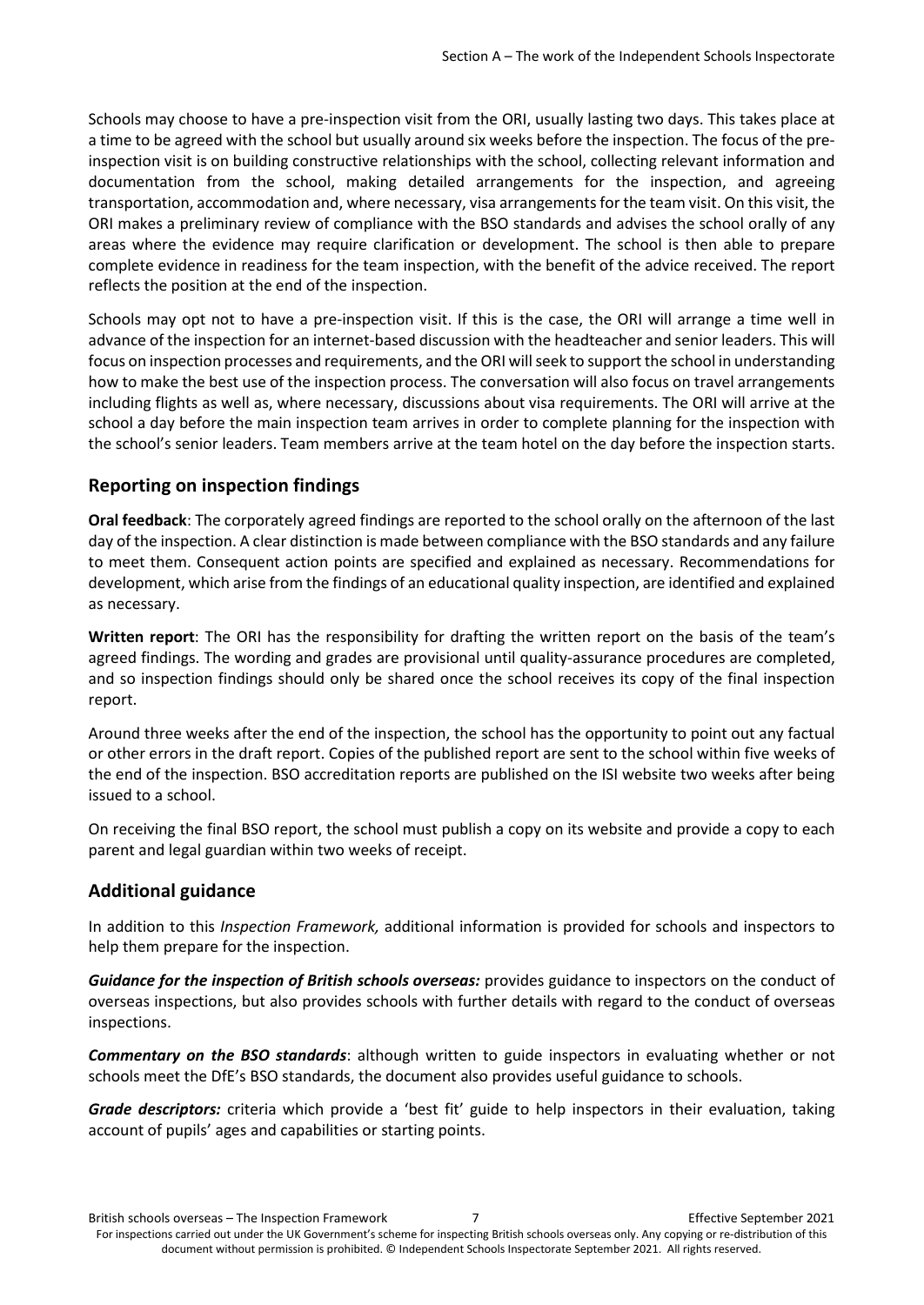*Documentation required for inspection*: a list of the documentation which schools are asked to make available to inspection teams prior to the inspection.

*Pre-inspection information about the school and self-evaluation form:* a form which schools are asked to complete: the first part provides essential information about the school to inspectors; the second part may be used by schools to communicate their own self-evaluation to inspectors.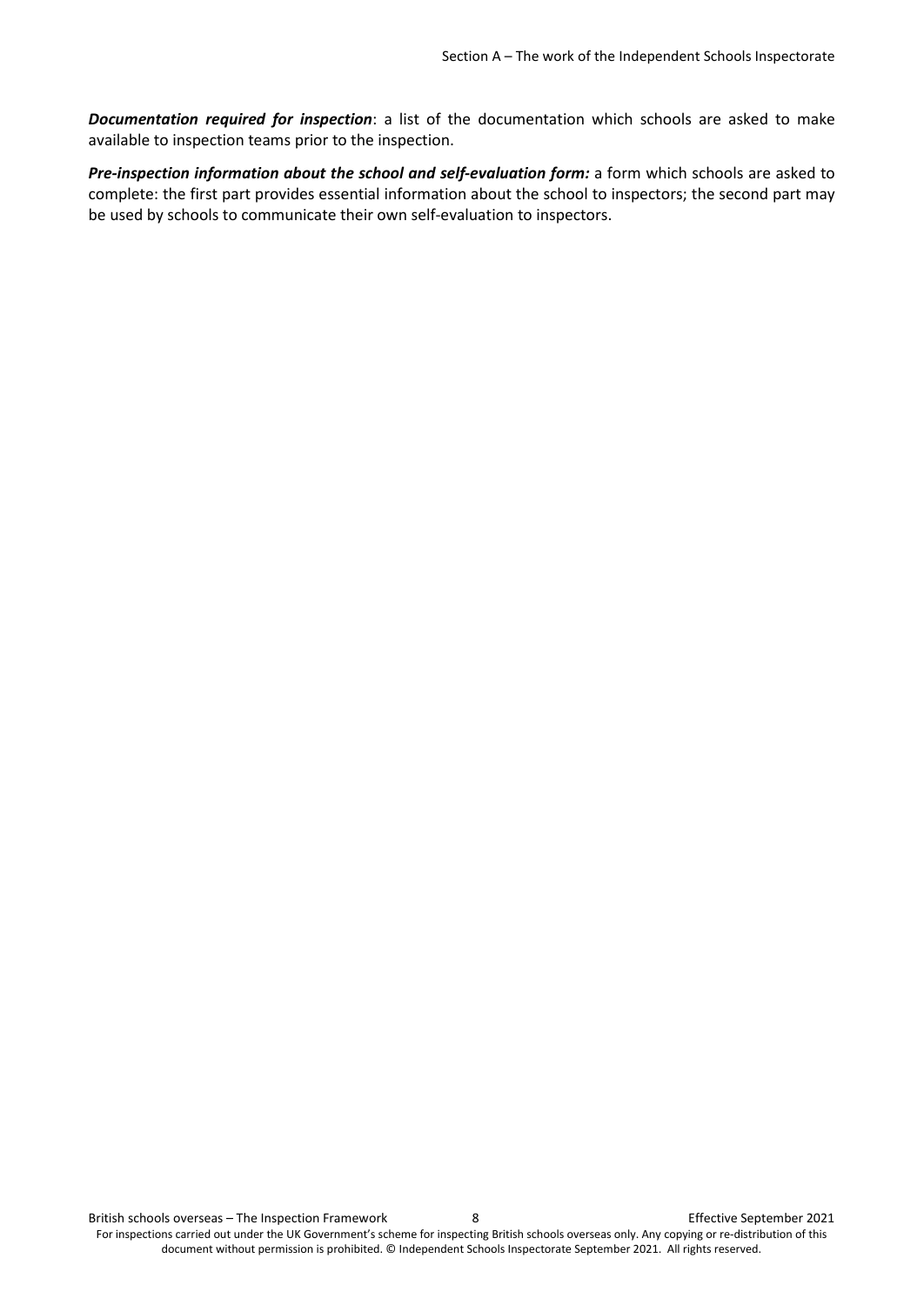# **Section B –Inspection of BSO Standards**

<span id="page-8-0"></span>ISI inspects against the standards drawn up by the DfE for British schools overseas. The BSO standards are contained in the paragraphs listed below, which are divided into eight parts. Part 9 relates to schools with boarding provision and outlines the 20 minimum standards for boarding. Further details of these standards are contained in the DfE's document *[Standards for British schools overseas, departmental advice for British](https://www.gov.uk/government/consultations/british-schools-overseas-standards-and-inspection-arrangements)  [schools overseas, school staff, parents and prospective parents.](https://www.gov.uk/government/consultations/british-schools-overseas-standards-and-inspection-arrangements)* Guidance for inspectors on interpreting the standards can be found in ISI's *Commentary on the BSO standards*. This is shared with schools for the purpose of transparency.

### <span id="page-8-1"></span>**Part 1 – Quality of education provided**

Paragraph  $2<sup>1</sup>$ : the curriculum

Paragraph 3: teaching

<span id="page-8-2"></span>Paragraph 4: framework for the assessment of pupils' performance

#### **Part 2 – Spiritual, moral, social and cultural development of pupils**

<span id="page-8-3"></span>Paragraph 5: the spiritual, moral, social and cultural (SMSC) development of pupils

#### **Part 3 – Welfare, health and safety of pupils**

Paragraph 7: safeguarding and promoting the welfare of pupils Paragraph 8: safeguarding and promoting the welfare of boarders Paragraph 9: the promotion of good behaviour Paragraph 10: the prevention of bullying Paragraph 11: health and safety Paragraph 12: compliance with fire standards Paragraph 13: administration of first aid Paragraph 14: supervision of pupils Paragraph 15: admission and attendance register Paragraph 16: risk assessments **Part 4 – Suitability of staff, supply staff and proprietors**

<span id="page-8-4"></span>Paragraph 18: the suitability of persons appointed as members of staff at the school

- Paragraph 19: the suitability of supply staff at the school
- Paragraph 20: the suitability of the proprietor of the school

Paragraph 21: register of staff and suitability checks

 $\overline{\phantom{a}}$ 

<span id="page-8-5"></span><sup>1</sup> Paragraphs 1, 6, 17, 22 and 31 are introductory paragraphs to the relevant Parts and do not indicate standards that are to be inspected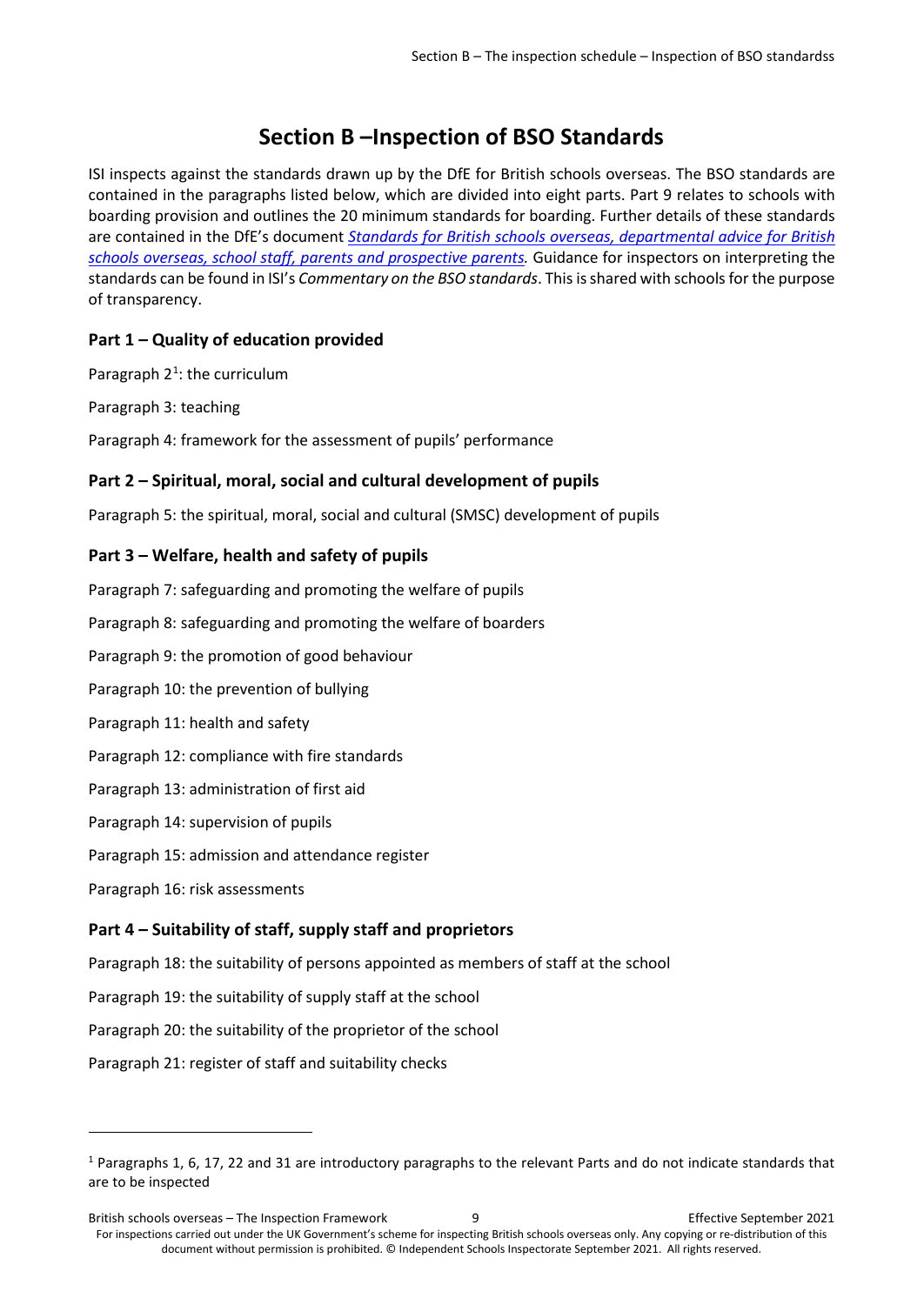#### <span id="page-9-0"></span>**Part 5 – Premises of and accommodation at schools**

Paragraph 23: toilet and washing facilities Paragraph 24: accommodation for the medical and therapy needs of pupils Paragraph 25: maintenance of accommodation and facilities Paragraph 26: acoustic conditions and sound insulation Paragraph 27: internal and external lighting Paragraph 28: water supply Paragraph 29: outdoor space for physical education and play Paragraph 30: boarding accommodation

#### <span id="page-9-1"></span>**Part 6 – Provision of information**

<span id="page-9-2"></span>Paragraph 32: provision of information to parents and others

#### **Part 7 – Manner in which complaints are handled**

<span id="page-9-3"></span>Paragraph 33: complaints procedure and handling of complaints

#### **Part 8 – Quality of leadership in and management of schools**

<span id="page-9-4"></span>Paragraph 34: quality of leadership and management

#### **Part 9 – Minimum standards for boarding**

- Standard 1: statement of boarding principles and practice
- Standard 2: boarders' induction and support
- Standard 3: boarders' health and well-being
- Standard 4: contact with parents/carers
- Standard 5: boarding accommodation
- Standard 6: safety of boarders
- Standard 7: fire precautions and drills
- Standard 8: provision and preparation of food and drinks
- Standard 9: boarders' possessions
- Standard 10: activities and free time
- Standard 11: child protection
- Standard 12: promoting positive behaviour and relationships
- Standard 13: management and development of boarding
- Standard 14: staff recruitment and checks on other adults
- Standard 15: staffing and supervision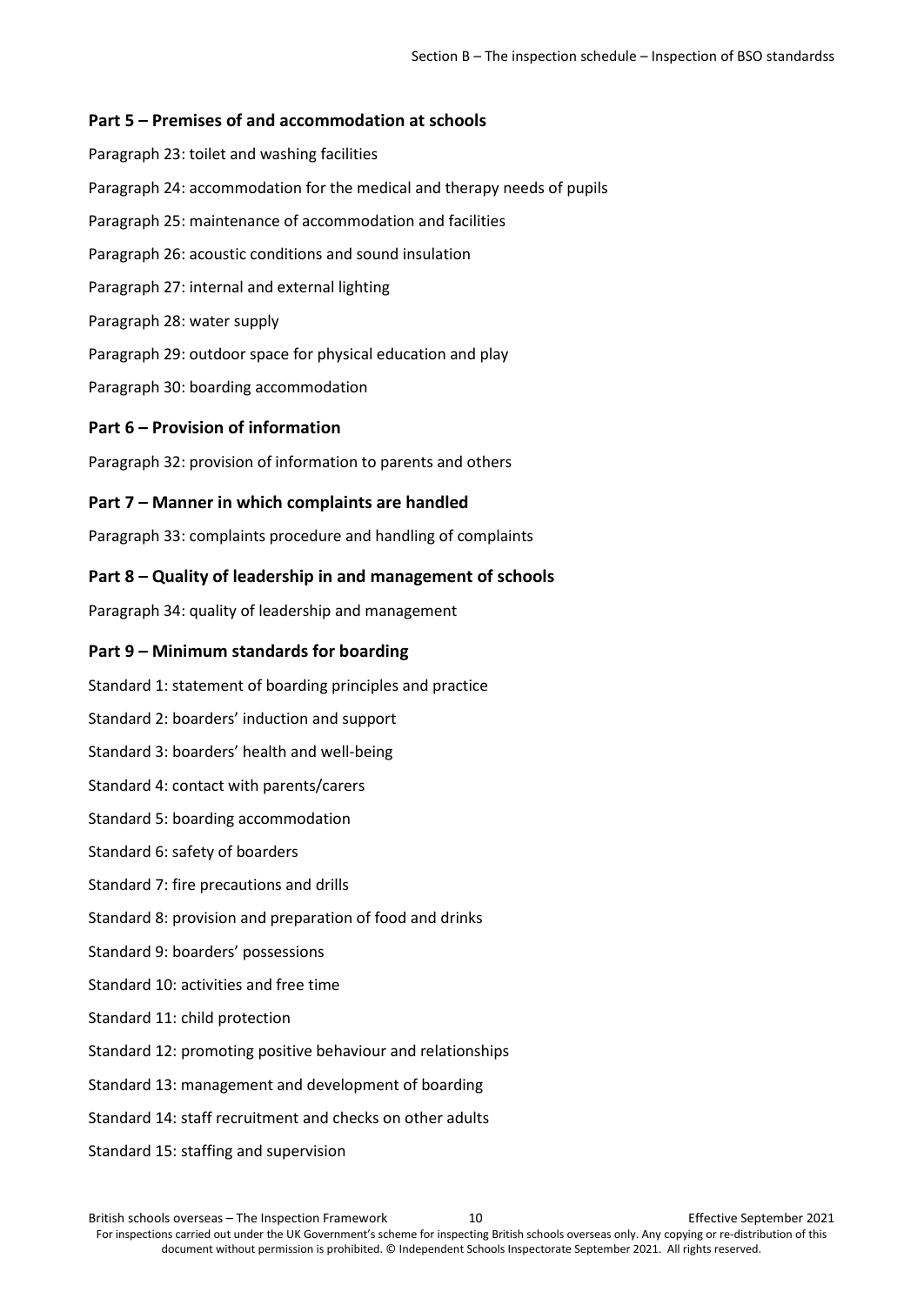Standard 16: equal opportunities

- Standard 17: securing boarders' views
- Standard 18: complaints
- Standard 19: prefects
- Standard 20: long-stay lodgings

Inspectors will also comment on the school's response to any action points from the previous inspection.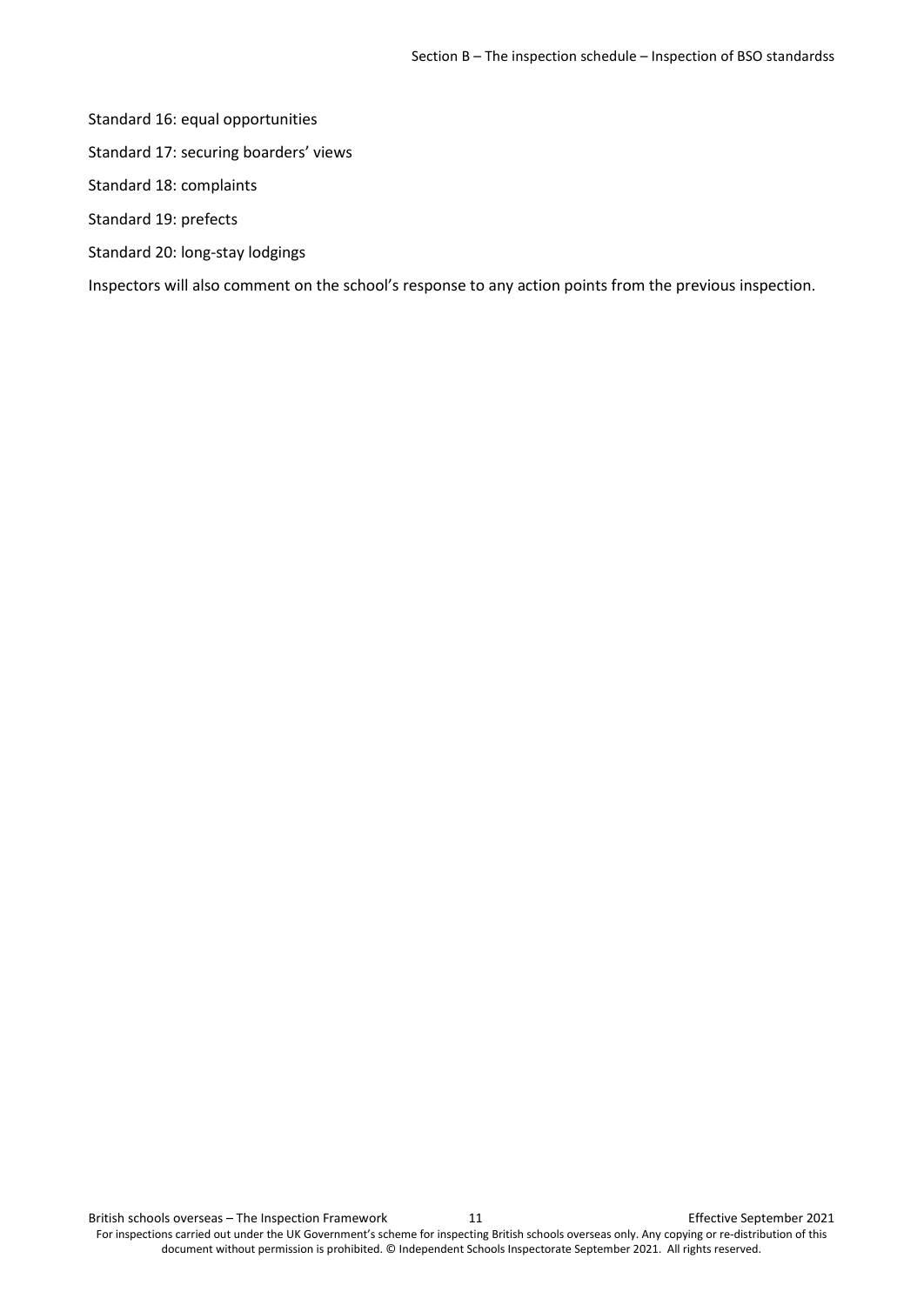## **Section C – Inspection of Educational Quality Overseas**

<span id="page-11-0"></span>In the inspection of educational quality, inspectors will gather first-hand evidence in order to make judgements on the quality of outcomes for pupils and the factors that contribute to those outcomes. They will observe lessons, scrutinise pupils' work, have discussions with pupils and staff and observe other activities taking place during the inspection. For each of the main outcomes, key strengths and areas for development will be explained by reference to relevant areas of the school's provision, and in relation to the school's stated aims and mission. The report will not contain evaluations of all aspects of its provision but will concentrate on those that have a significant impact on outcomes for pupils.

### <span id="page-11-1"></span>**Quality of learning and achievement**

In reviewing the pupils' **learning and achievement**, inspectors will evaluate the extent to which all groups of pupils, whether grouped by age, ability or need, make progress in relation to their individual starting points in terms of:

- A1 change in their attainment levels over time, including evidence from externally standardised tests and examination results;
- A2 development of their knowledge, understanding and skills across the areas of learning (linguistic, mathematical, scientific, technological, human and social, physical, and aesthetic and creative education);
- A3 development of their English-language skills, their competence in communication (speaking, listening, reading and writing) and the application of these skills to other areas of learning;
- A4 development of their competence in numeracy and the application of their knowledge and skills in mathematics to other areas of learning;
- A5 development of their competence in information and communication technology and its application to other areas of learning;
- A6 development of their study skills, including the ability to draw upon a suitably wide range of sources and to develop higher-order skills, for example, to analyse, hypothesise and synthesise;
- A7 their achievements in scholarships and competitions, other academic distinctions, and success in sports, the performing and other arts, and other activities;
- A8 their attitudes towards learning, including their ability to demonstrate initiative and independence, their competence in working collaboratively, and the extent to which they take leadership in their learning.

#### <span id="page-11-2"></span>**Quality of personal development**

In reviewing the **pupils' personal development**, inspectors will evaluate the extent to which pupils, as relevant to their age and ability:

- P1 develop their self-esteem, self-confidence and resilience, including an understanding of how to improve their own learning and performance, so that they are well prepared for the next stage of their lives;
- P2 understand that the decisions they make are important determinants of their own success and wellbeing;
- P3 develop spiritual understanding and an appreciation of non-material aspects of life, whether religious, philosophical or other;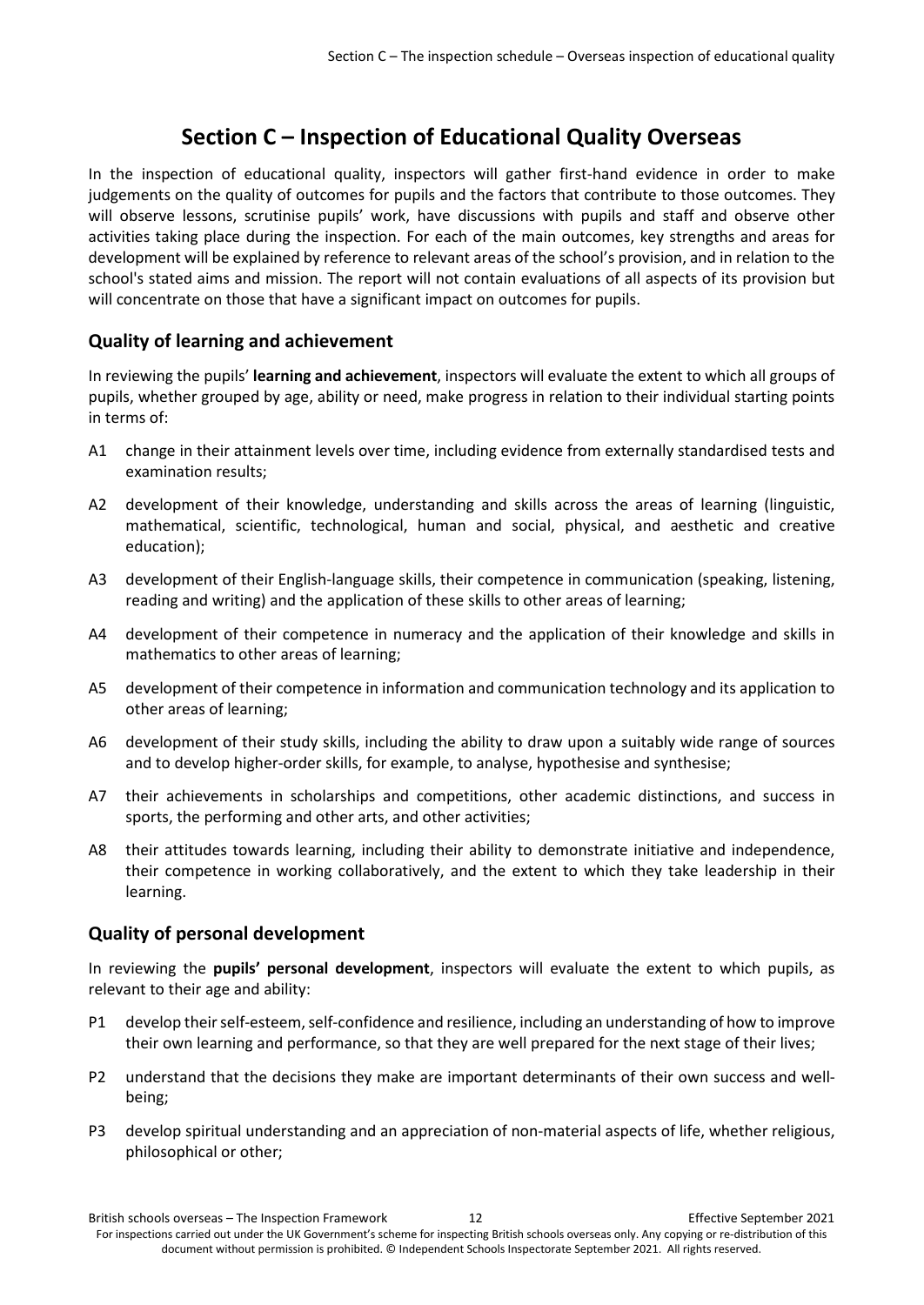- P4 distinguish right from wrong, understand and respect systems of rules and laws, and accept responsibility for their own behaviour, including towards others;
- P5 are socially aware and so are able to work effectively with others, including to solve problems and achieve common goals;
- P6 fulfil responsibilities and contribute positively to the lives of others within the school, including in boarding, the local community, and wider society;
- P7 respect and value diversity within society, show respect for and appreciation of their own and other cultures, and demonstrate sensitivity and tolerance to those from different backgrounds and traditions;
- P8 know how to stay safe and understand how to be physically and mentally healthy, particularly in terms of diet, exercise, and a balanced lifestyle.

#### <span id="page-12-0"></span>**Contributory factors**

Inspectors will comment on the following contributory factors when making judgements on outcomes for pupils in the two areas: quality of learning and achievement, and personal development.

- **the impact of leadership and management** including: the impact which leaders have on outcomes for pupils by providing clear educational direction, discharging their delegated responsibilities, ensuring attention is given to the safeguarding of pupils and to their welfare, health and safety, fulfilling the aims of the school, providing appropriate resources, planning for improvement, managing information, and developing constructive links with parents; the extent to which the governing body/proprietor(s) discharge their responsibilities for educational standards, and the impact they have on outcomes for pupils through financial planning and investment, monitoring the school's procedures and provision, and providing support, challenge and stimulus for growth and improvement;
- **the effectiveness of the curriculum** and other opportunities and, in particular, how well they provide for the individual needs of the pupils, including their personal, social, health, and economic education; the extra-curricular activities provided and the pupils' participation in them; opportunities for pupils to experience and develop independence, responsibility and leadership, and the ability to make informed choices that will affect their future;
- **the effectiveness of teaching**, particularly in terms of the planning for, and delivery of, learning opportunities that enhance progress for all pupils; the role models provided by teachers and other adults in the school, and the learning environment created;
- **the impact of pastoral care**, particularly the impact the school's support systems have on pupils' personal development and their attitudes to learning; the effective promotion of positive behaviour within a wider culture of welfare that has regard to identifying and responding to individuals' needs and views;
- where relevant, **the role of boarding** and the impact it has on pupils' personal development.

Inspectors will also comment on the school's response to any recommendations from the previous inspection and note any significant changes in the quality of provision in the last three years.